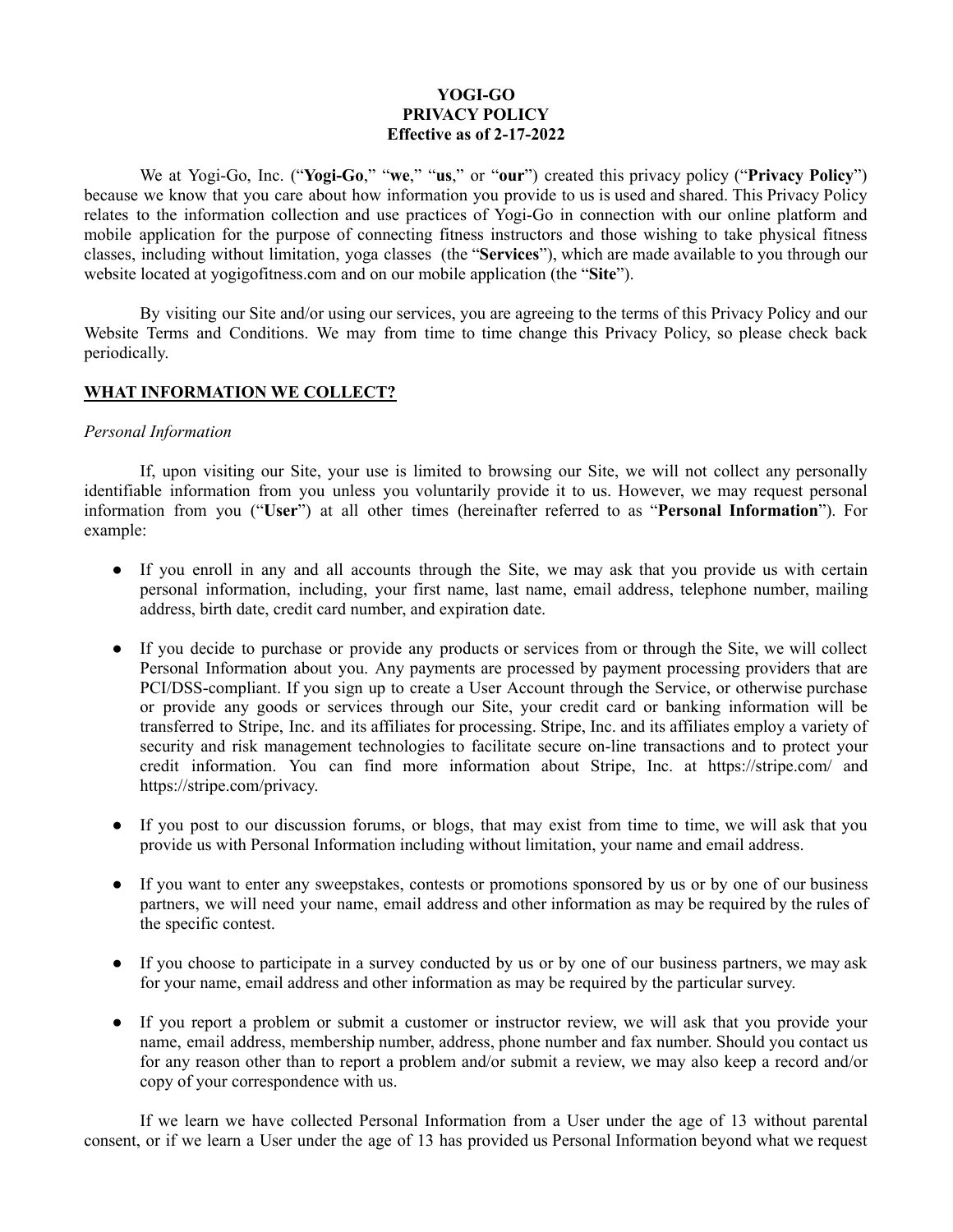from him or her, we will delete that information as quickly as possible. If you believe that a User under the age of 13 may have provided us Personal Information in violation of this Privacy Policy, please contact us at support@yogigofitness.com.

#### *Usage Information*

Like most websites, we may collect information through commonly used information-gathering tools, including without limitation, cookies and pixel tags (also called web beacons or clear gifs). Cookies are small packets of data that a website stores on your computer's hard drive so that your computer will "remember" information about your visit. Clear gifs are tiny graphics with a unique identifier, similar in function to cookies, and are used to track the online movements of website users. There are different types of cookies that service different functions and may be used by Yogi-Go to collect information.

The purpose of cookies and other commonly used information gathering tools is to record information that identifies your computer, to track your use of our Site, and to collect certain basic information about you and your surfing habits, whenever you visit our Site or Services or when you access the Services by or through a mobile device. This information includes information about your operating system, your IP addresses, browser type and language, referring and exit pages and URLs, keywords, date and time, amount of time spent on particular pages, what sections of a website you visit, mobile device you use, mobile device unique ID, IP address of the mobile device, and similar information concerning your use of the Site and the Services (the "**Usage Information**").

You can block or delete these cookies by changing the Browser settings on your computer or mobile device. You can reject cookies by following the directions provided in your Internet provider's "help" file. If you reject cookies, you may still visit the Site and Services, but may not be able to use some areas of the Site and/or the Services.

We do not collect Personal Information in this way, but if you've provided us with Personal Information, we may associate that information with the information that is collected automatically. Automatic data collection may be performed on our behalf by our services providers.

## **HOW DO WE USE YOUR INFORMATION?**

We may use your Personal Information and Usage Information in a manner that is consistent with this Privacy Policy and the context of our relationship with you. We will use your Personal Information and Usage Information collected through the Site for the following purposes:

• To identify you when you sign into your account;

- To respond to your requests and to provide you with the Services;
- To respond to your inquiries and contact you about changes to the Site and/or the Services;

• To send you notices (for example, in the form of emails, mailings, and the like) regarding products or services you are receiving, and for billing and collection purposes;

• To send you information we think you may find useful or that you have requested from us;

• To enhance and improve the Site or the Service, such as through personalized features and content;

• To analyze the use of the Site and the Service and the people visiting to improve our content and Site and the Service;

• To investigate, prevent, or take action regarding illegal activities, suspected fraud, situations involving potential threats to the physical safety of any person, violations of our policies, or as otherwise required by law;

• For any other purposes disclosed at the time the information is collected or to which you consent; and

• As otherwise specifically described in this Privacy Policy.

## **HOW DO WE PROTECT YOUR INFORMATION?**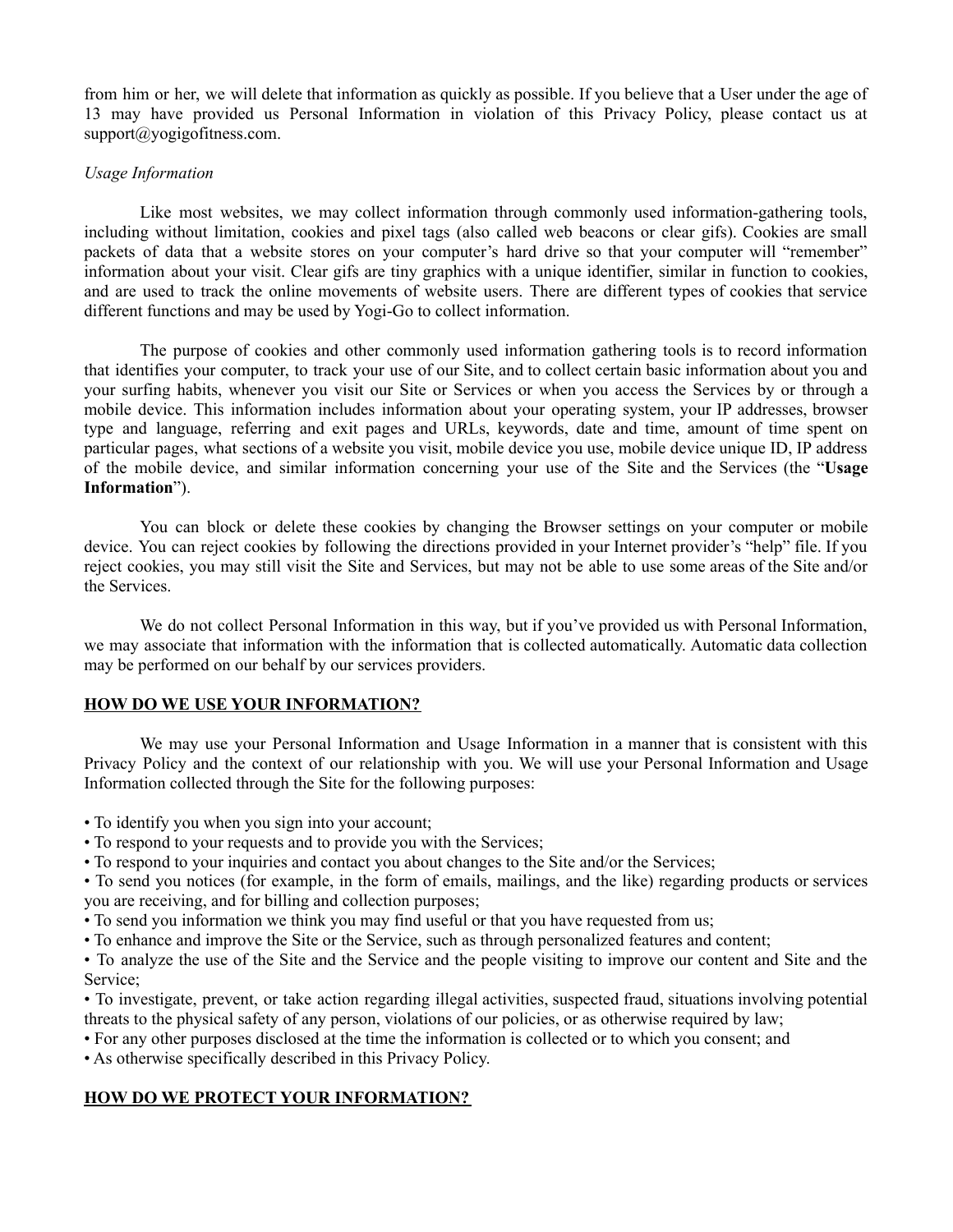It is important to remember that whenever you voluntarily disclose Personal Information, such information and content can be collected and used by others. If you transmit or post Personal Information on-line that is accessible to others, you will not be able to control how that information is used by others. When we receive the transmitted information, we take commercially reasonable steps to protect the Personal Information from loss, misuse, and unauthorized access, disclosure, alteration, or destruction. Unfortunately, notwithstanding any of the steps taken by us, it is not possible to guarantee the security and integrity of data transmitted over the Internet. We cannot guarantee and do not warrant the security of our databases, nor the guarantee that the information you supply will not be intercepted while being transmitted to and from us over the Internet. In particular, email sent to or from us may not be secure, and you should therefore take special care in deciding what information you send to us via email. All such transmission of information is at your own risk. Moreover, though we are committed to having our Site comply with this Privacy Policy, you are ultimately responsible for maintaining the secrecy of your password and your Personal Information. If you are careless with your password, or you decide to share your password with third parties, you must be aware of the risk that such third parties will have access to all your Personal Information.

In addition, you acknowledge and agree that the information and pictures will be viewed by others (not just the sender, recipient, and us), including our third-party vendors. By agreeing to use the Service and uploading your information, you acknowledge and agree that you do not have a right to privacy to such information and that we do not protect your right to privacy. If you do not wish for us, any of our third-party vendors, or any government agency to view your information, DO NOT PROVIDE US WITH SUCH PERSONAL INFORMATION BY BECOMING A USER OF THE SITE AND/OR SERVICES OR OTHERWISE PURCHASING ANY GOODS OR SERVICES PROVIDED BY YOGI-GO FROM TIME TO TIME.

## **HOW LONG DO WE RETAIN YOUR PERSONAL INFORMATION?**

Yogi-Go will retain your Personal Information only for as long as is necessary for the purpose set out in this Privacy Policy. We will retain and use your Personal Information to the extent necessary to comply with our legal obligations, resolve disputes, and enforce our legal agreements and policies.

Yogi-Go will also retain Usage Information for internal analysis purposes. Usage information is generally retained for a shorter period of time, except when this data is used to strengthen security or improve the functionality of our Services or Site, or we are legally obligated to retain this data for longer periods.

## **WHO DO WE DISCLOSE YOUR PERSONAL INFORMATION TO?**

We disclose your Personal Information to the individuals whom need to receive your information to complete the Services and then to the individuals whom need your information to provide the fitness sessions. This includes without limitation, the fitness instructors whom agree to provide a fitness session and the Yogi-Go members whom request fitness services.

We do not disclose your Personal Information to third parties for their direct marketing purposes.

We, like many businesses, sometimes hire other companies to perform certain business-related functions. Examples include mailing information, maintaining databases, hosting services, and processing payments. When we employ another company to perform a function of this nature, we provide them with the information that they need to perform their specific function, which may include Personal Information. Some third-party programs include Google analytics, Admob by Google, ad colony by Jirbo Inc., and Facebook.

Third parties that have links on our Site may collect personally identifiable information about you. We are not responsible for the privacy policies or practices of such sites and the practices of these sites are not governed by this Privacy Policy. If you have questions about the privacy policies or practices of a third-party site, you should contact the site administrator or webmaster of the specific site. We may from time to time partner with other companies to offer co-branded services as well as sweepstakes, contests and promotions. Any information that you provide in connection with the co-branded services or any jointly sponsored sweepstakes, contests or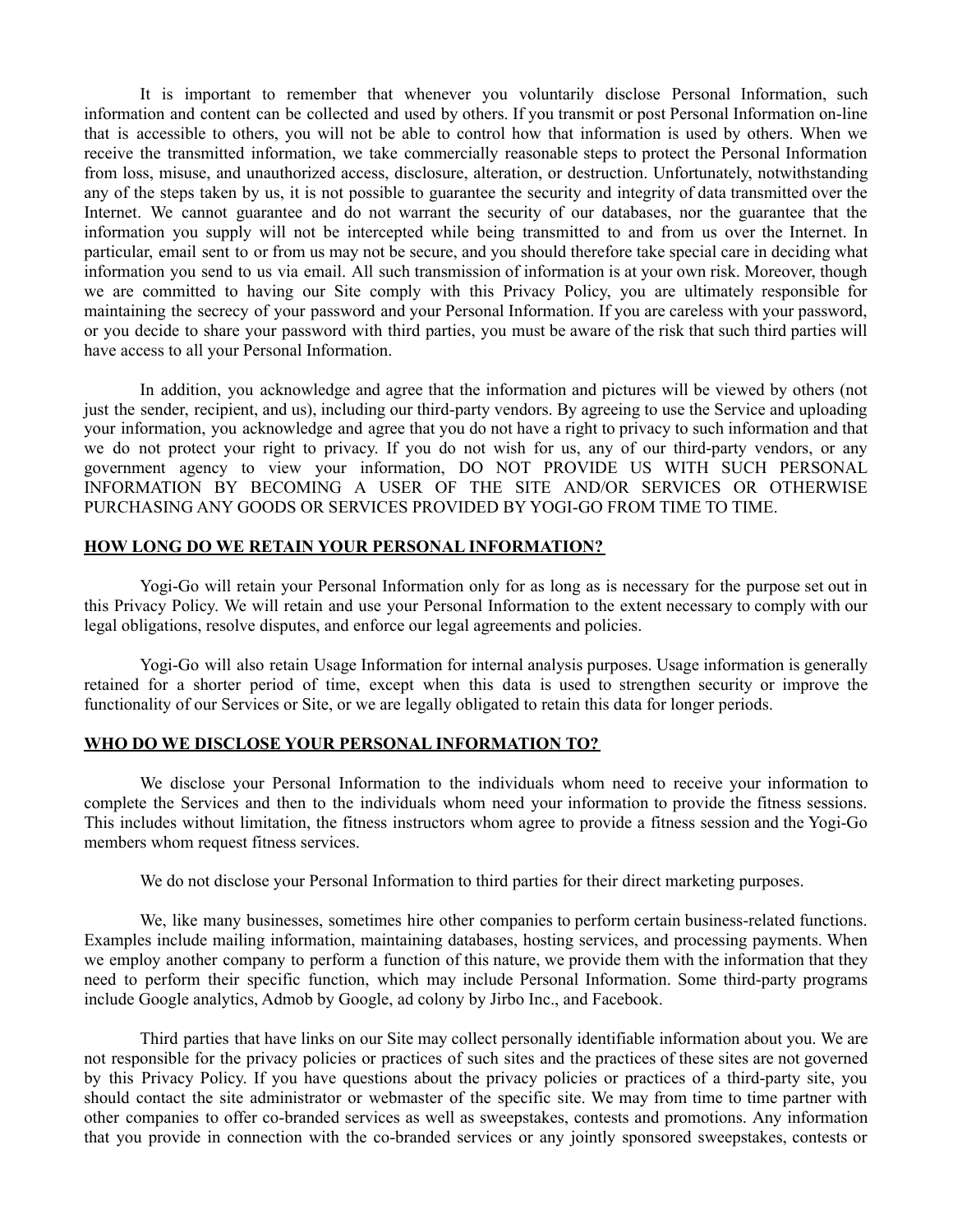promotions will become the joint property of Yogi-Go and its business partners. We will maintain your information in accordance with the terms of this Privacy Policy. However, this Privacy Policy does not govern the privacy policies and practices of our business partners. If you have questions about the privacy policies or practices of our business partners, you should contact them directly.

If we or all or substantially all of our assets are acquired, we expect that the information that we have collected, including Personal Information, would be transferred along with our other business assets.

We may disclose your Personal Information and Usage Information to government authorities and to other third parties when compelled to do so by government authorities, at our discretion, or otherwise as required by law, including without limitation, in response to court orders and subpoenas. We may also disclose your Personal Information and Usage Information when we have reason to believe that someone is or may be causing injury to or interference with our rights or property, other users of this Site, or anyone else that could be harmed by such activities.

## **DO WE SELL OR RENT YOUR PERSONALLY IDENTIFIABLE INFORMATION?**

No, as a general rule, we do not sell or rent your Personal Information to anyone. If and whenever we intend to share your Personal Information with a third party (other than to a business partner as provided herein), you will be notified at the time of data collection or transfer, and you will have the option of not permitting the transfer. However, we may from time to time rent or sell demographic information in the aggregate that does not contain your Personal Information.

## **HOW CAN YOU UPDATE, CORRECT, OR DELETE YOUR PERSONALLY IDENTIFIABLE INFORMATION?**

#### *Information for California Residents*

Under California Law, California residents have the right to request in writing from businesses with whom they have an established business relationship, (a) a list of the categories of Personal Information, such as name, email and mailing address and the type of services provided to the customer, that a business has disclosed to third parties (including affiliates that are separate legal entities) during the immediately preceding calendar year for the third parties' direct marketing purposes and (b) the names and addresses of all such third parties. To request the above information, please contact us at support $(a)$ yogigofitness.com.

#### *Information for Individuals located in the European Union*

If you reside within the European Economic Area ("EEA"), our processing of your personal information will be legitimized as follows:

- Whenever we require your consent for the processing of your personal information such processing will be justified pursuant to Article 6(1) lit. (a) of the General Data Protection Regulation (EU) 2016/679 ("**GDPR**"). This article in the GDPR describes when processing can be done lawfully.
- If the processing of your personal data is necessary for the performance of a contract between you and Yogi-Go or for taking any pre-contractual steps upon your request, such processing will be based on GDPR Article 6(1) lit. (b)."). If this data is not processed, Yogi-Go will not be able to execute the contract with you.
- And where the processing is necessary for the purposes of Yogi-Go's legitimate interests, such processing will be made in accordance with GDPR Article  $6(1)$  lit. (f), for example to detect fraud.

If you are a resident of the EEA, you have certain data protection rights. Yogi-Go aims to take reasonable steps to allow you to correct, amend, delete, or limit the use of your Personal Information. If you wish to be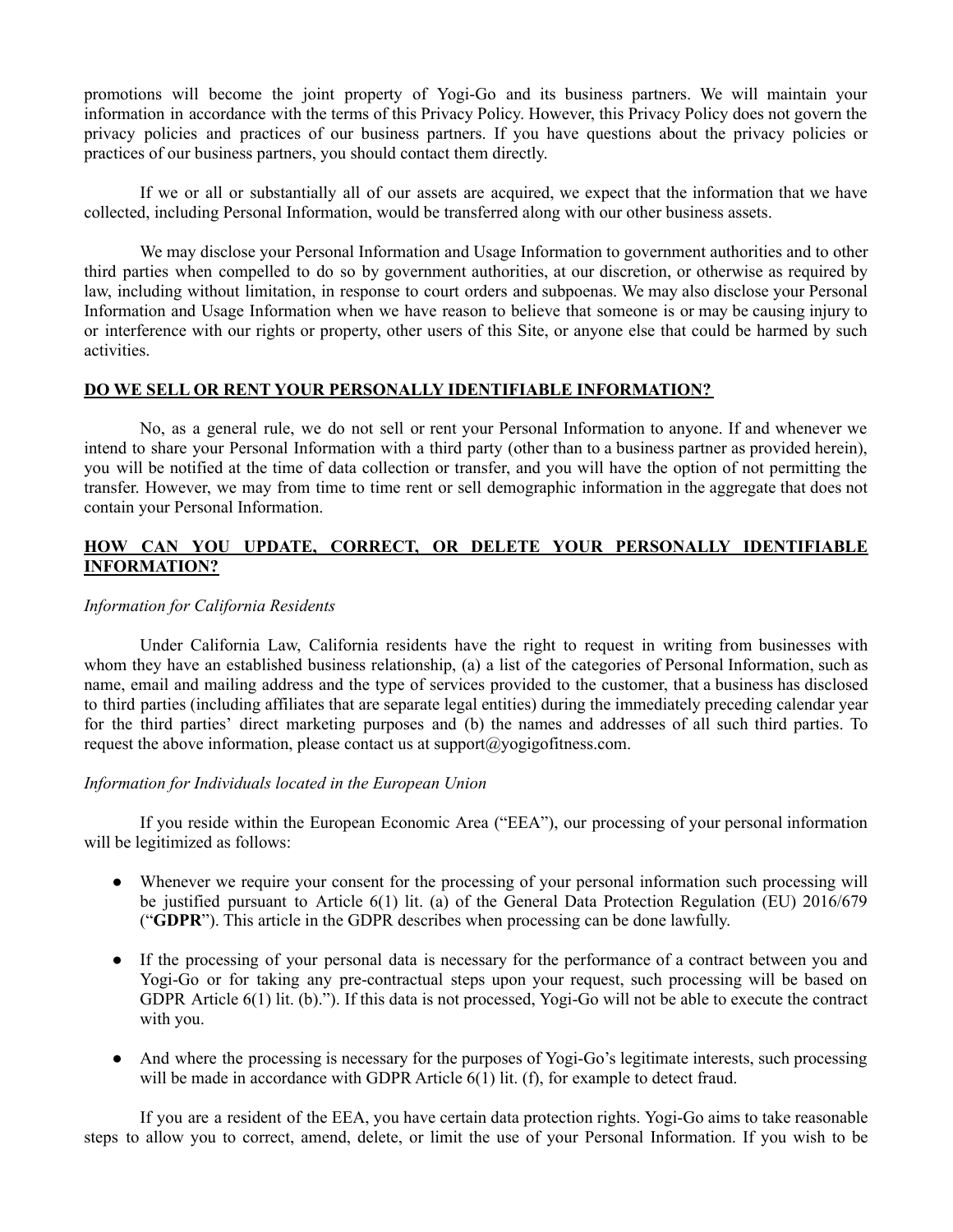informed about what Personal Information, we hold about you and if you want it to be removed from our systems, please contact us at support@yogigofitness.com.

In certain circumstances, you have the following data protection rights:

- **The right to access, update or delete the information we have on you**. Whenever made possible, you can access, update or request deletion of your Personal Data directly within your account settings section. If you are unable to perform these actions yourself, please contact us to assist you.
- **The right of rectification**. You have the right to have your information rectified if that information is inaccurate or incomplete.
- **The right to object.** You have the right to object to our processing of your Personal Data.
- **The right of restriction.** You have the right to request that we restrict the processing of your personal information.
- **The right to data portability.** You have the right to be provided with a copy of the information we have on you in a structured, machine-readable and commonly used format.
- **The right to withdraw consent.** You also have the right to withdraw your consent at any time where Yogi-Go relied on your consent to process your personal information.

Please note that we may ask you to verify your identity before responding to such requests. You have the right to complain to a Data Protection Authority about our collection and use of your Personal Information. For more information, please contact your local data protection authority in the European Economic Area (EEA).

## *Information for Individuals not Located in the European Union.*

If you are not from the EEA but wish to learn about what Personal Information, we may have collected about you or wish to amend, change, delete, or remove your Personal Information, please contact  $support@yogigofitness.com$  and Yogi-Go will attempt to resolve your request if reasonably possible.

We can only discuss matters relating to your User Account through the email address used when the account was first created. We cannot change, update, delete, or handle any other matters relating to any User Account except with the creator of such User Account and through such original User Account email address. We cannot provide any information regarding a User Account over the phone or by any other method except through the email address on file.

## **ARE CHILDREN UNDER THE AGE OF 18 ALLOWED TO USE THE SITE AND "DO NOT TRACK" SIGNALS?**

If you are under the age of 18, please do not use or access the Services and/or Site. It is not our intention to collect or use personal information from anyone under 18 years of age, and we will not knowingly do so. If we are made aware that we have collected any personal information from children under the age of 18 and are asked to delete such information from our system, we will promptly do so.

We strive to educate parents and kids about how to appropriately safeguard their privacy when using our Services and/or the Site. We are committed to complying with the Children's Online Privacy Protection Act of 1998 ("**COPPA**"), which requires us to inform parents and legal guardians about our information collection and use practices. COPPA also requires that we obtain parental consent before we allow children under the age of 13 to access and/or use our Service and Site. We urge kids to check with their parents before entering information through our Site and/or Services, and we recommend that parents discuss with their kid's restrictions regarding the online release of Personal Information to anyone they don't know. We strive to help parents ensure that their kids have a safe experience using our Service and Site. Parents or legal guardians can review any Personal Information collected about their child under 13 years of age, have this information deleted, request that there be no further collection or use of their child's Personal Information, and/or allow for our collection and use of their child's Personal Information while withholding consent for us to disclose it to third parties. We take steps to verify the